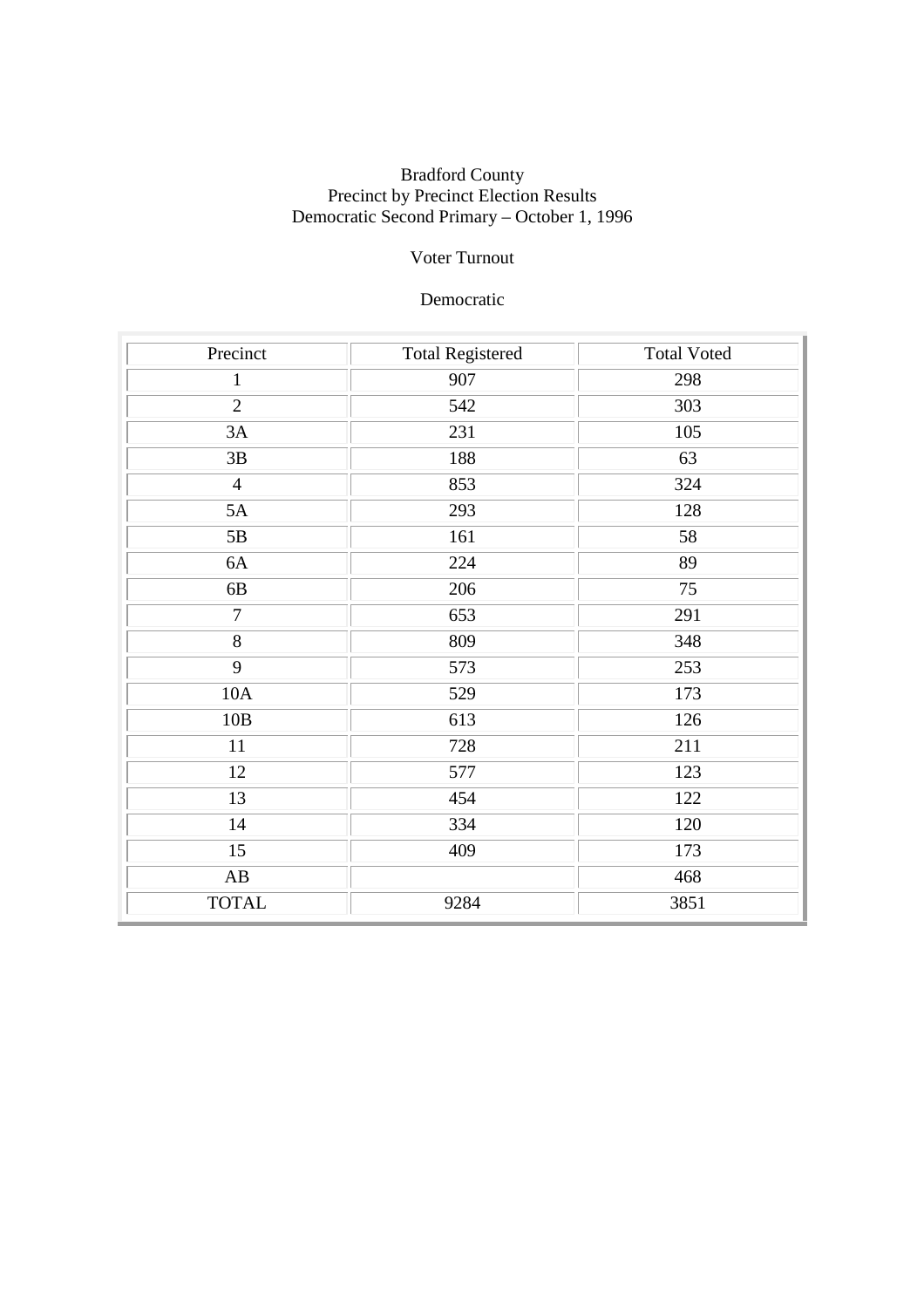### Bradford County Precinct by Precinct Election Results Democratic Second Primary – October 1, 1996

# Superintendent of Schools

| Precinct               | Dean Cassels | Wayne McCloud |
|------------------------|--------------|---------------|
| $\mathbf{1}$           | 117          | 181           |
| $\overline{2}$         | 149          | 134           |
| 3A                     | 62           | 43            |
| 3B                     | 35           | 26            |
| $\overline{4}$         | 186          | 138           |
| 5A                     | 66           | 62            |
| $5\mathrm{B}$          | 21           | 37            |
| 6A                     | 48           | 41            |
| 6B                     | 56           | 19            |
| $\overline{7}$         | 115          | 170           |
| $\overline{8}$         | 189          | 158           |
| 9                      | 114          | 134           |
| 10A                    | 102          | 69            |
| 10B                    | 54           | 71            |
| 11                     | 120          | 89            |
| 12                     | 60           | 63            |
| 13                     | 65           | 57            |
| 14                     | 65           | 54            |
| $\overline{15}$        | 63           | 110           |
| $\mathbf{A}\mathbf{B}$ | 177          | 289           |
| <b>TOTAL</b>           | 1864         | 1945          |